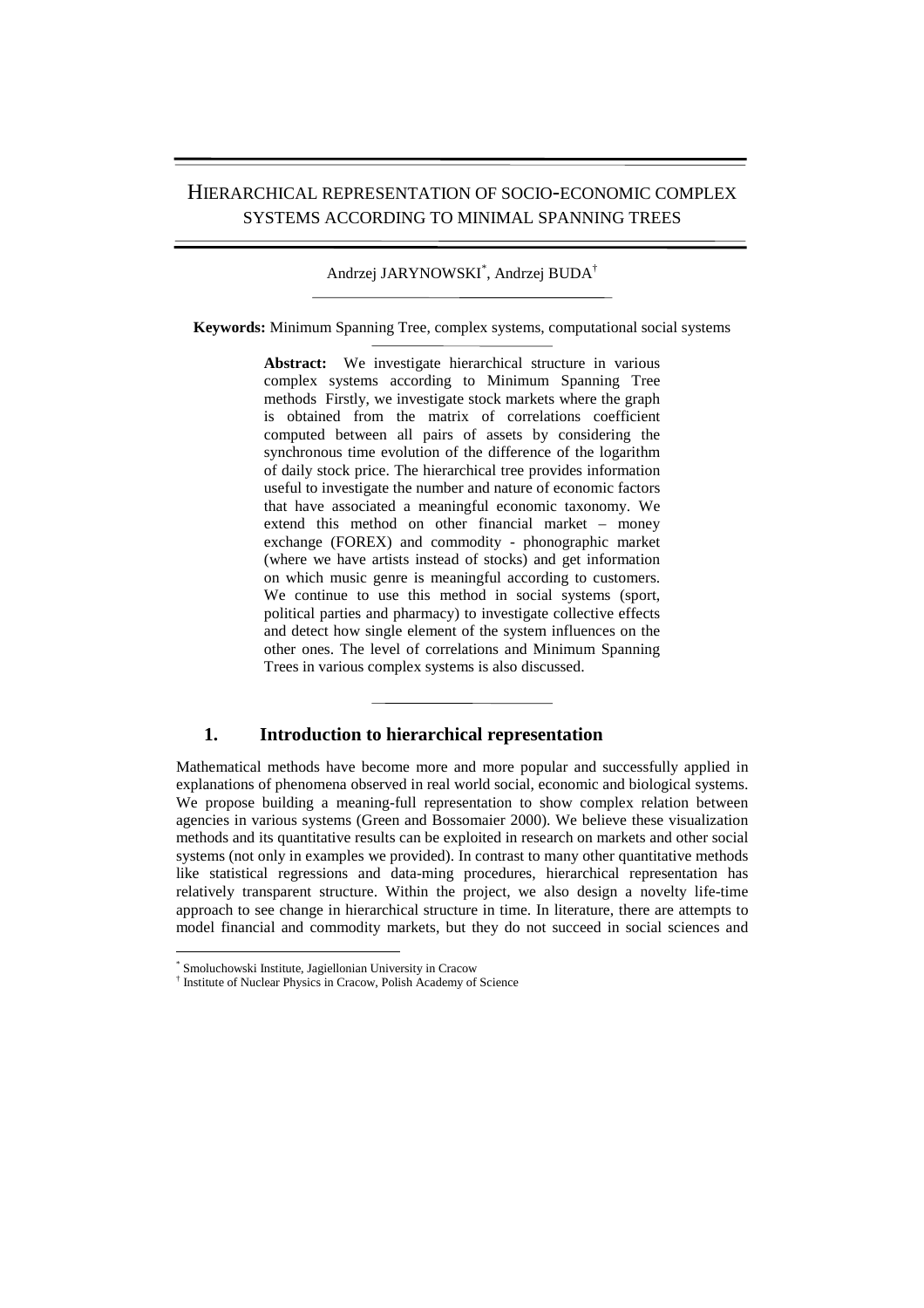medicine. It is worth to see that relations discovered by our methodology, often have not been satisfactorily understood yet. Thus, we expect that our research project will be a huge step for better understanding of the processes and rules of the social systems evolution (Watts and Strogatz 1998). Because this type of relationship has not been sufficiently explored yet.

Recently, the knowledge of complex system tools for economy, sociology and medicine such as networks and hierarchical representation has undergone an accelerating growth, however all models of such system are incomplete without real data, especially registerbased (Mezard 1987). Complex systems are natural or social systems that consist of a large number of nonlinear interacting elements. The requirement to understand phenomenon encourages cooperation between various registering institutions, which, in turn, exerts a pressure on collecting data for simple analysis by many researchers who work on new models and use complex tools often taken from other disciplines. The most exciting property of these systems is the existence of emergent phenomena which cannot be simply derived or predicted solely from the knowledge of the system' structure and the interactions between their individual elements. However, physics methodology proves helpful in many issues of complex systems properties including the collective effects and their coexistence with noise, long range interactions, the interplay between determinism and flexibility in evolution, scale invariance, criticality, multifractality (Oswiecimka, Kwapien et al. 2011) and hierarchical structure (Grabowski and Kosiński 2004). The aim of our article is to fill in the gap between social and medical science analyzes with complex system approach (Kwapień 2012) by applying meaningful taxonomy developed previously in field of applied mathematics, complex systems and computer science. In this paper we investigate various complex systems like financial (stock exchange: DJIA, DAX, FTSE1000, WIG20, money exchange: FOREX) and commodity (phonographic) market, social systems of political parties, sport (Polish Football League) and pharmacy, but from the hierarchical structure point of view.

| Data type       | Time span   | N <sub>0</sub> | <b>Signal</b>    | Length    | <b>Asset category</b> |
|-----------------|-------------|----------------|------------------|-----------|-----------------------|
|                 |             | assets         |                  | of series |                       |
| <b>Stock</b>    | 1997-2008   | $\sim$ 30      | Prize            | ~1000     | Stock company         |
| exchange        |             |                |                  |           |                       |
| Money           | 2002-2013   | ~230           | Relative         | ~1000     | Currency              |
| exchange        |             |                | exchange rate    |           |                       |
| Phonographic    | 2004-2014   | 30             | Record sale      | ~100      | Artists               |
| market          |             |                |                  |           |                       |
| <b>Politics</b> | 2003-2014   | $\sim$ 10      | % of support in  | ~100      | Political party       |
|                 |             |                | polls            |           |                       |
| Football        | 2003-2004   | $\sim$ 20      | Points in game   | $~1 - 40$ | Team                  |
|                 |             |                |                  |           |                       |
| Pharmacy        | $NA - 2004$ | $\sim$ 10      | Points in survey | ~50       | Health indicator      |

Tab. 1. Presented example data structure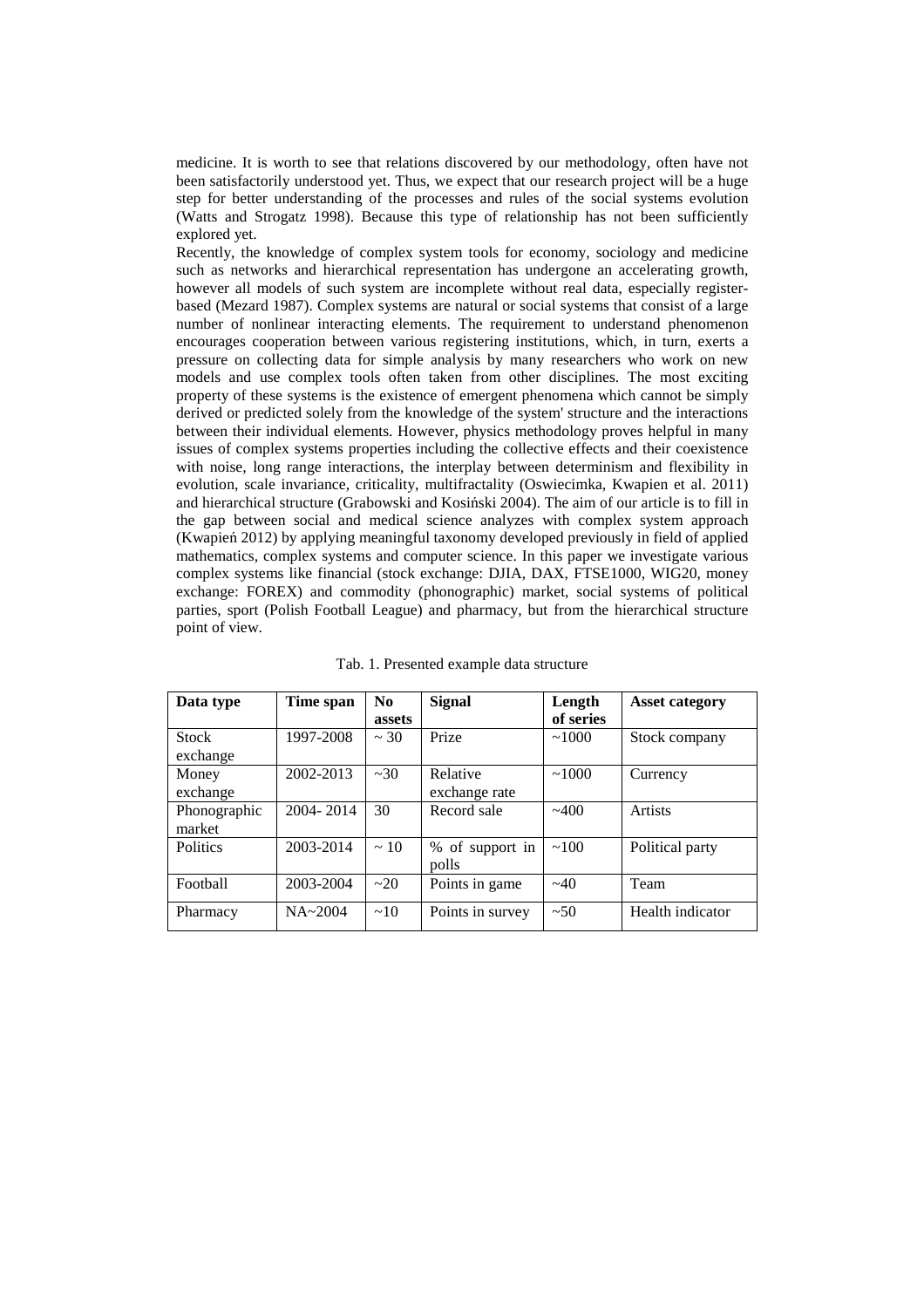## **2. The correlation and its interpretation**

Initially, we analyze correlations matrices of signal (Mantegna 1999). The correlation coefficient defines a degree of similarity between the synchronous time evolution of a pair of assets, where we took of underlying value (prize, sale, points, preference, etc.). There are many measures of correlation like mutual information or Manhattan, but we choose the simplest one is linear (Pearson).

$$
\rho_{ij} = \frac{\langle Y_i Y_j \rangle - \langle Y_i \rangle \langle Y_j \rangle}{\sqrt{(\langle Y_i^2 \rangle - \langle Y_i \rangle^2)(\langle Y_j^2 \rangle - \langle Y_j \rangle^2)}}
$$
(1)

where *i* and *j* are the numerical labels of assets,  $Y_i$  is the return or signal (underlying).

Definition of return:  $Y_i = \ln[P_i(t)] - \ln[P_i(t-1)]$  where  $P_i(t)$  is the signal *i* at time *t*. The statistical average is a temporal average performed on all the trading days of investigated time period. By definition,  $\rho_{ij}$  may vary from -1 to 1. The matrix of correlation coefficients is a symmetric matrix with  $\rho_{ii}$  and the  $n(n - 1)/2$  correlation coefficients characterize the matrix completely. Every correlation from that matrix based on two vectors containing *P<sup>i</sup>* and  $P_j$ ; the time series of signal  $i$  and  $j$  for every given time interval. The correlation coefficient reflects similarity between assets. It can be used in building the hierarchical structure in system and finding the taxonomy that allows isolating groups of assets. Three levels of correlations can be introduced:

| 1. Strong (strongly correlated pair of assets) | $\rho \in [1/2, 1]$ ; |
|------------------------------------------------|-----------------------|
| 2. Weak (weakly correlated pair of assets)     | $\rho \in [0, 1/2)$ ; |
| 3. Negative (anti-correlated pair of assets)   | $\rho \in [-1, 0)$ .  |

| <b>Correlated pairs</b> | strongly | weakly | <b>Negatively</b> |
|-------------------------|----------|--------|-------------------|
| <b>DJIA</b>             | 9        | 426    | $\theta$          |
| <b>DAX</b>              | 205      | 119    |                   |
| <b>WIG 20</b>           |          | 188    |                   |
| Football                |          | 60     | 58                |
| Politics                | 0        |        | 8                 |
| Phonographic market     |          | 72     | 375               |

Tab. 2. Number of strongly, weakly and negatively correlated pairs in portfolios.

## **3. Minimal Spanning Tree and hierarchical diagrams**

The correlations matrix can also be used in order to classify the artists into clusters. The distance between assets is defined by:

$$
d_{ij} = \sqrt{2(1 - \rho_{ij})} \tag{2}
$$

and is associated with correlation coefficients. With this choice,  $d_{ij}$  fulfills three axioms of an Euclidean metric:

 $d_{ij} = 0$  if and only if  $i = j$ ,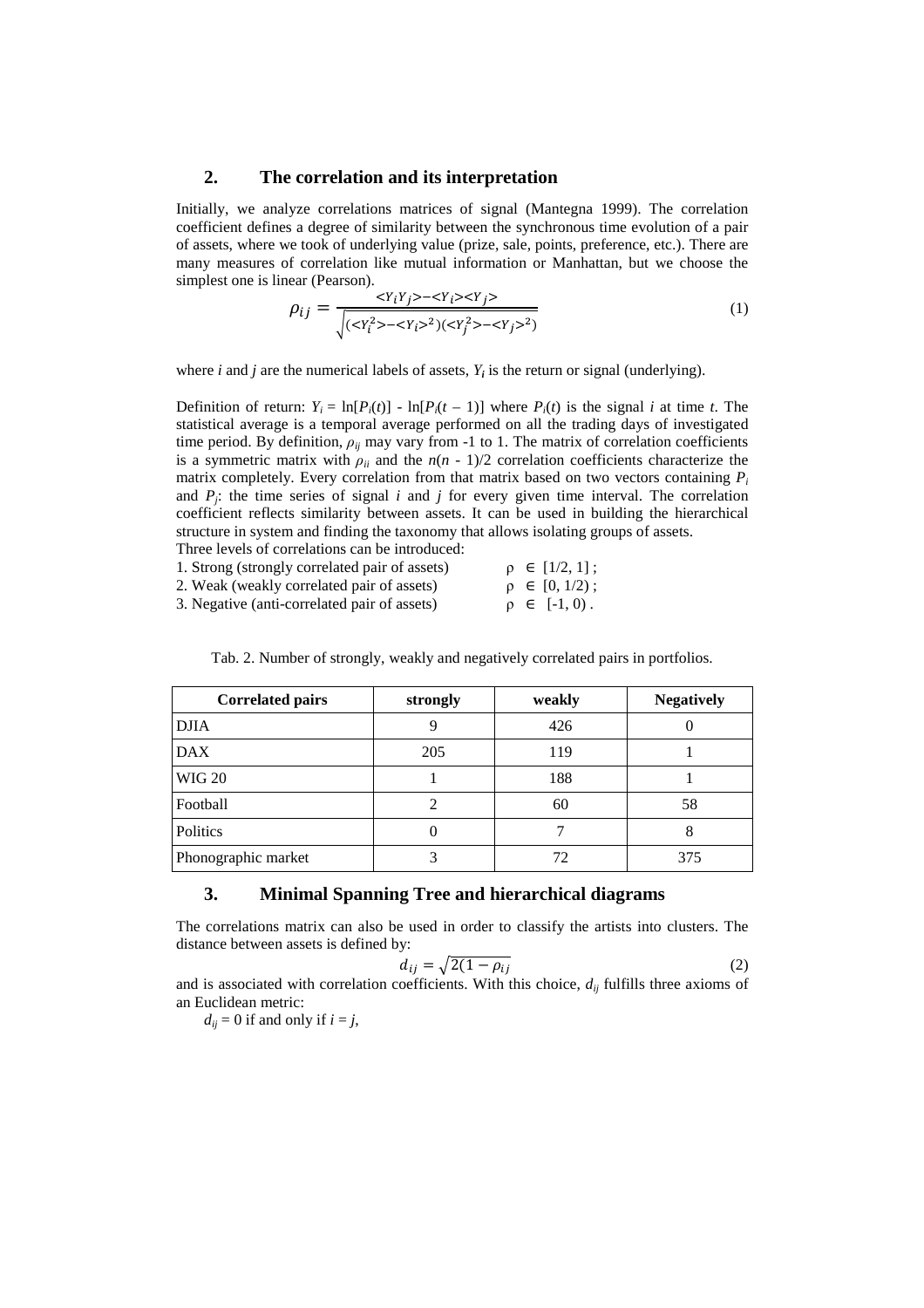$$
d_{ij} = d_{ji},
$$
  

$$
d_{ij} < d_{ik} + d_{kj}
$$

For that, we could build the Minimal Spanning Tree (MST) and Hierarchical diagrams for the portfolio of assets. Let illustrate it on financial market – DJIA [Fig. 1C]. Firstly we detect link d for the strongest correlation (the shortest distance). For example, C-JPM is the strongest correlation (0.72) from the DJIA portfolio. Thus, we start to build the Minimal Spanning Tree from the distance  $d_{C\text{-}JPM} = 0.75$ . The second strongest correlation (0.68) is AXP-C and we could add this additional link ( $d = 0.8$ ) to C. The third strongest correlation is AXP-JPM (0.65), but AXP and JPM is already connected by C. Another strongest correlation is GE-AXP  $(0.61)$  so we add this link to AXP. After joining all the 30 stocks we have the complete Minimal Spanning Tree (*n*-1 links) for the DJIA portfolio. It reflects sectors and subsectors of the economy in the investigated time period (according to daily stocks closing price history only). We present also other markets



Fig. 1. Minimum Spanning Tree (MST) connecting the stocks used to compute (A. Buda 2012): A) Warszawski Indeks Giełdowy (WIG 20); B) Deutsche Aktienindex (DAX); C) Dow Jones Industrial Average (DJIA); D) FTSE 1000

The Minimum Spanning Trees can be also obtained in Foreign Exchange market (FOREX). However, the structure of these trees might depend on reference frame, because all values  $P_i(t)$  have to be expressed by the basic currency (Fig. 2). We investigated 38 currencies (including gold) in the investigated period and detected geographical dependences between currencies.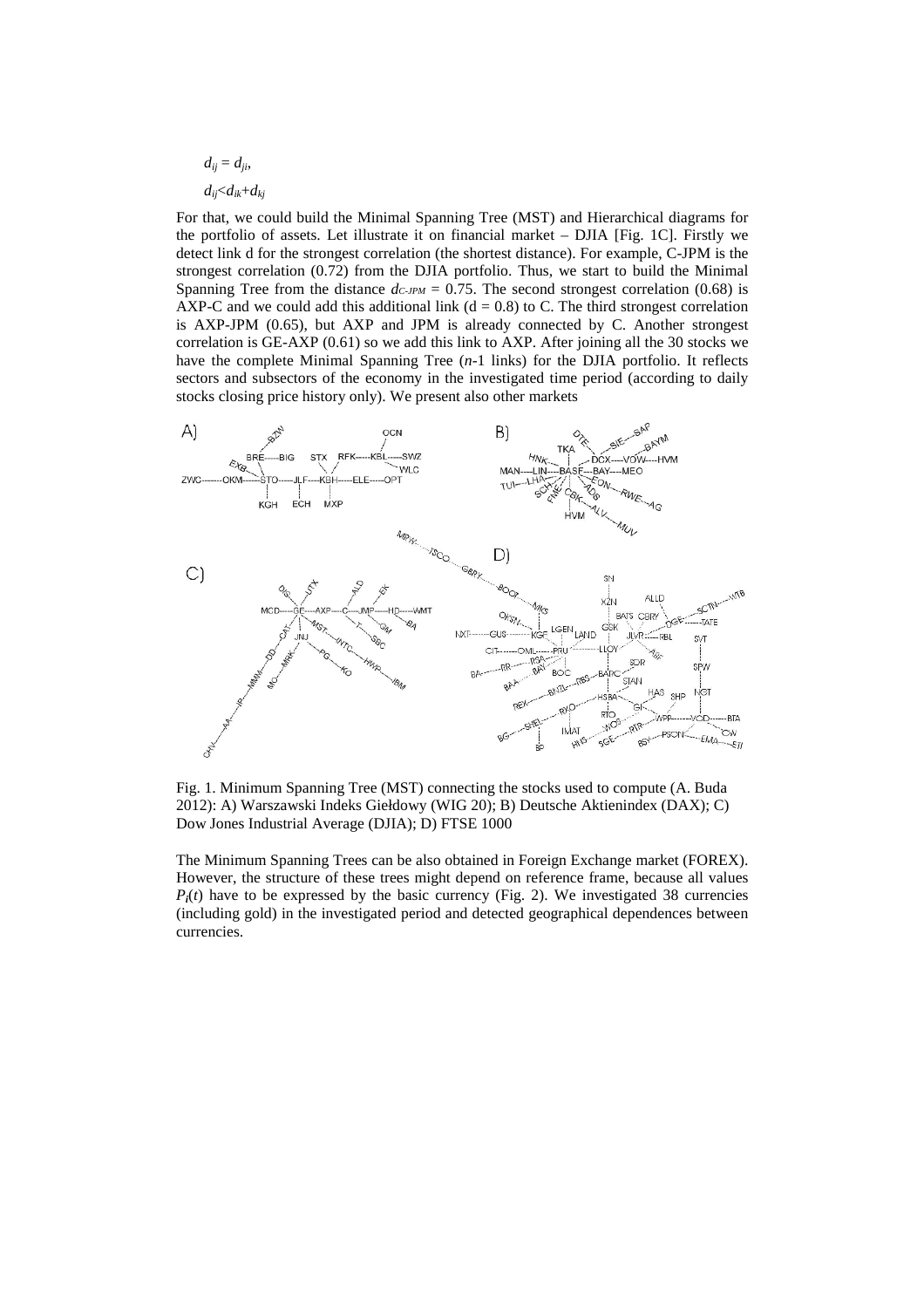

Fig. 2. The Minimum Spanning Tree obtained for 37 currencies (2002-2012). The basic currency is A) USD, B) AUD.

Another example of The Minimal Spanning Tree (MST) comes from commodity markets, like the global phonographic market, where artists are the assets (Fig. 3). Although the hierarchical structure in financial markets reflects the Forbes classifications of stocks in the industry sectors and sub-sectors (Fig. 1), the analysis of the MST and correlations between artists does not always fit to music genres classified by the Billboard and other music magazines (Ordanini 2006). The Minimal Spanning Tree reveals sectors that belong to rap (Kanye West, 50 Cent, Usher), rock (Green Day, Kings Of Leon, The Beatles, U2, Evanescence or Coldplay, Nickelback, Kelly Clarkson), soul and r'n'b (Adele, Britney Spears, Alicia Keys, Beyonce, Michael Jackson), but according to customers, there is no sector for pure pop music (Buda and Jarynowski 2013).

Instead of pop, in the middle of the MST we have a celebrity sector that contain Lady Gaga, Rihanna, Bruce Springsteen, Pink, Jay-Z, The Beatles, Black Eyed Peas and Justin Timberlake. Although they represent various styles and genres, the only common thing they have is fame, high record sales, popularity. Most of them were popular before 2003.



Fig. 3. The Minimum Spanning Tree obtained for the 30 most popular artists in global phonographic market (2003-2011).

One of the most significant events in Poland after communism broke up was the emergence of internal conflict after Polish president's plane crash 10.04.2010. We investigate relations between political parties in Poland during last decade. We provide analysis of preferences of voters (via polls), personal transfers between parties and public opinion associations before and after Smolensk movement (Airport in Russia where the catastrophe had happened), that represent medial perception of distances between parties. We observe a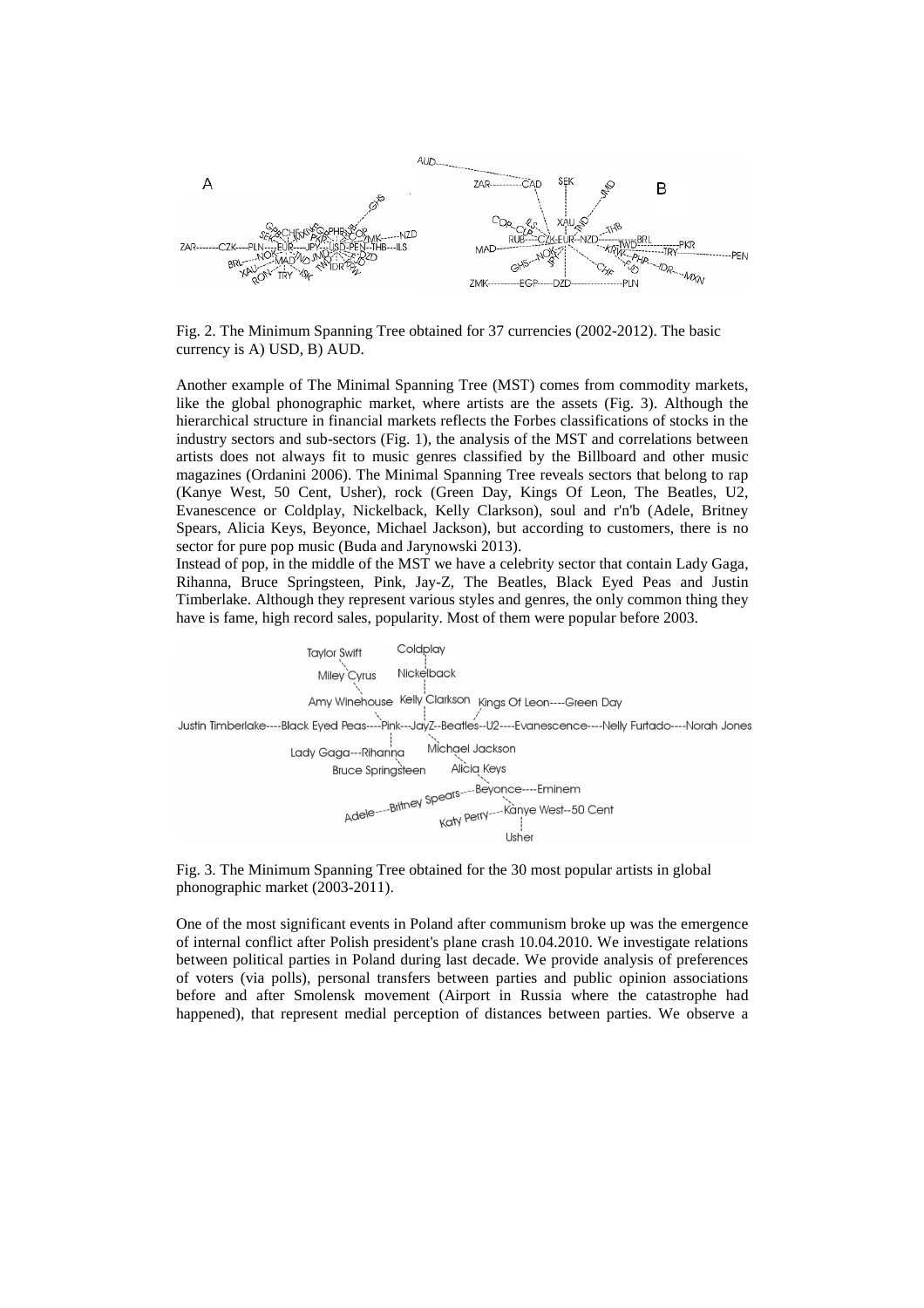topological difference in Minimal Spanning Trees representing connections between political parties - before and after critical phenomenon (Fig. 4). For example, polarization occurs on PO-PiS line (these parties are no longer neighbors in hierarchical diagram and the Minimal Spanning Tree, because of strong negative correlations according to opinion polls after 10.04.2010). Before Smolensk plane crash every link in the MST had representation in transitions between political parties, because surprisingly people changed political parties directly according to the MST links.





The Minimal Spanning Trees can also describe social systems without given time series. For the presentation, we apply non-linear techniques like the quality of life assessment analyze made in Poznań on 86 patients using a questionnaire (WHOQOL - BREF) consisting of 26 questions (Najmrodzka, 2012). We focused on four areas: somatic (physical), psychological, social and environmental impacts, and additional questions regarding the status of self- subjective perception of health and quality of life. Results were normalized to calculate the correlation coefficients between investigated traits (assets). We found that the traditional medical methods of testing hypotheses receive only a few statistically significant correlations. It is a triangle: sex, weight and height, and health status coupled with quality of life. Traditional ways of presentation the characteristics that affect the quality of life are unsatisfactory. On the other hand, visualization by MST gives clarity of diagnosis: the elements that affect the quality of life directly and indirectly (Fig. 5).



Fig. 5. The Minimum Spanning Tree obtained for the features of the people who suffer from thyroid.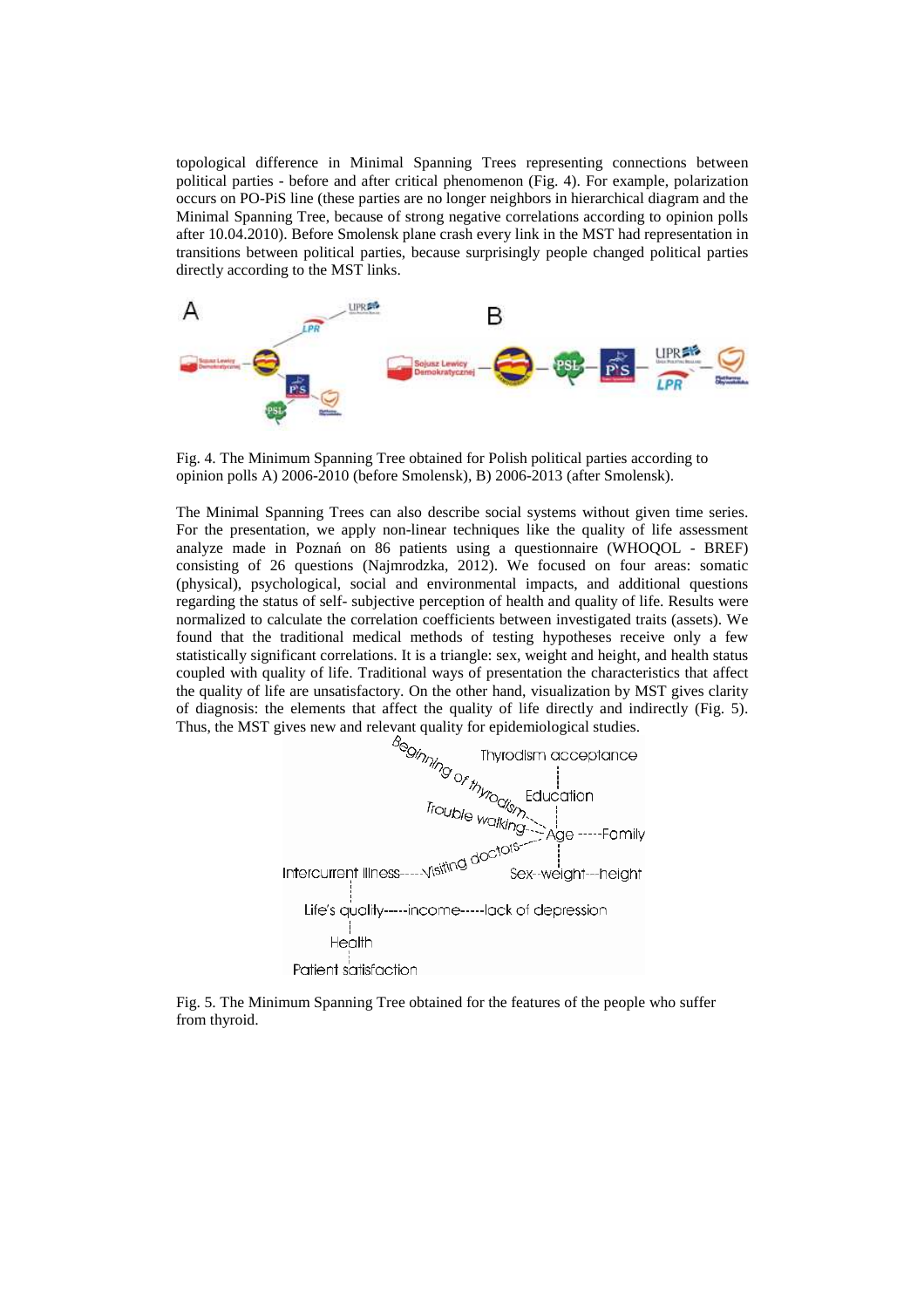Subdominant ultrametric space that provides hierarchy of correlations in other perspective like diagrams. This method describes collective relations between elements like teams in football league while in few seasons of Polish League corruption had a big role (Jarynowski 2010). In recent years prosecution in Poland has been investigating several clubs, referees and players because of corruption procedures. We study the statistical properties of results in Polish League, looking for evidence of non-sport activity. We treat league as a complex system and we use tools from statistical physics to research some of its properties by investigating system of ranked elements (Fig. 6) in time series and finding which clubs play for another profits and analyzing statistical situation before and after matches, which were stated by the court as those in which a crime has been committed. This research is dedicated to release Polish Football from problem of corruption.



Fig. 6. Hierarchical representation of First Polish League season 2003/2004. A) Signal is ranking (place in table), B) signal is result in game.

## **4. Conclusions**

Results of our visualization analysis may develop new (more reliable) dynamic description of complex systems. Methodology of MST diagrams based on correlation coefficients in social and economic phenomena makes data more understandable. It has been already shown in financial markets where it is possible to isolate groups of stocks or currencies that make sense from economic point of view. Our aim is to make mathematical, quantitative perspective, because experts in social science used to work with unsatisfactory methods. This is necessary for better understanding of a investigated system. It is also possible to obtain more reliable comparison between systems (as we presented in this paper). Multiscale dimension mapping methodology allows us to present relation in both local and global scale. These methods allow us in particular focus on new scientific problems. Because the MST methods have given a better description of people who suffer from thyroid. Thus, it is possible to isolate previously unknown chains of influences in the Minmal Spanning Tree that have direct or indirect impact on the quality of life.

In political studies, we ask a questions: Is polarization observed in both regimes or only in the media perception? And what does characteristic fingerprints of such a critical event to political ties in general (in meaningful commodity market taxonomy where 'prize' of political party is en equivalent to opinion polls). While social scientists try to understand mechanisms of political polarization with underlying psychological and political patterns, our hierarchical network analysis with application of natural language processing and text mining, are great supplementary tools for that. The aim of this preliminary exploratory